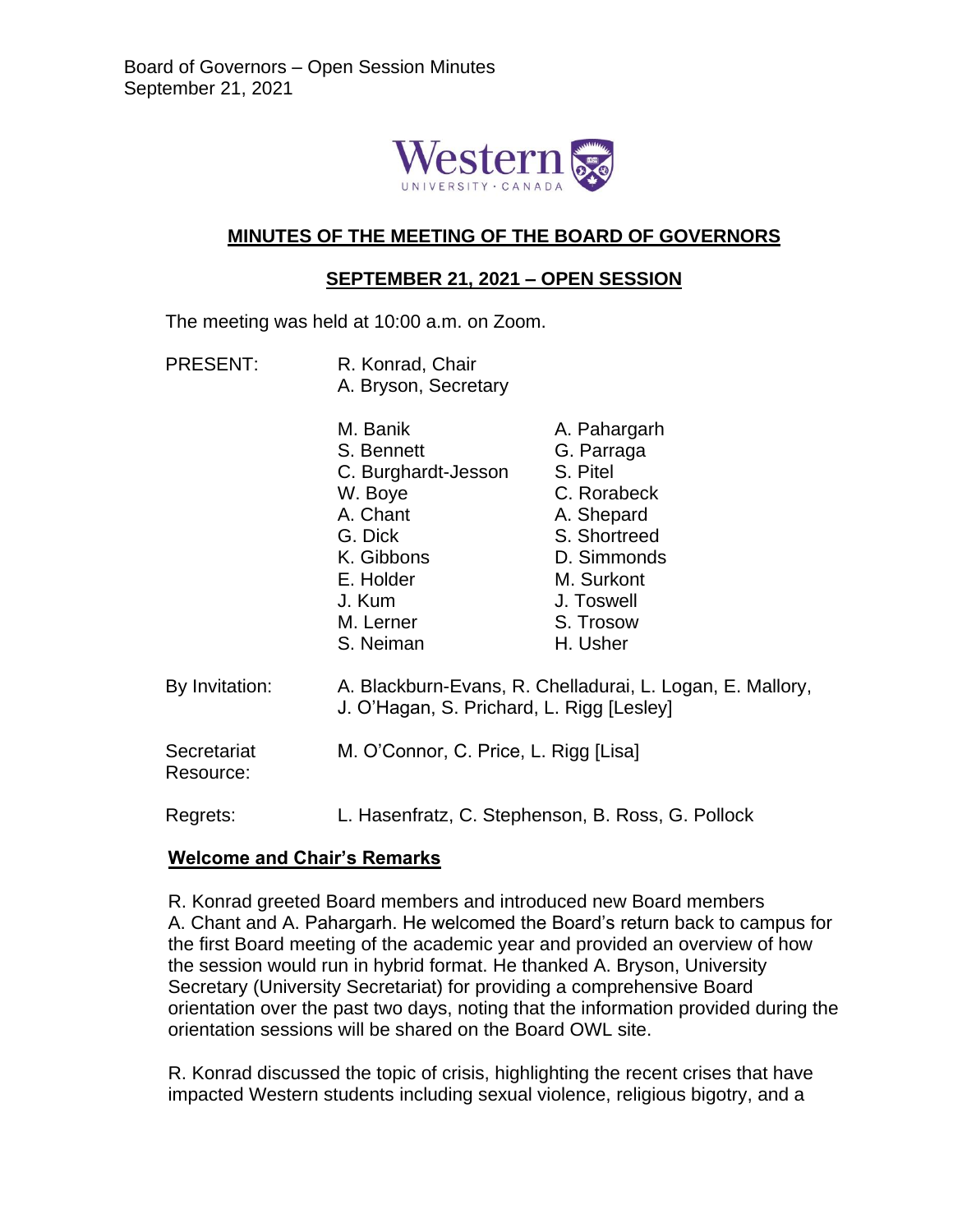> recent assault that led to the death of a first-year student. He noted the effect that crises can have across business sectors; influencing reputation and disrupting the way in which an organization ordinarily functions, noting the cascading effect it has on leadership responsibilities. He highlighted the constant pivoting that Western leadership has had to navigate as a result of the pandemic including cancellation of in-person classes, remote learning, cancellation of sporting events, and postponing convocation, while also managing communication related to fear of the virus and then following, fear of the vaccine. He thanked the Board, the University's administration and academic leadership in working collaboratively to support students, faculty, and staff throughout the pandemic while maintaining a standard of excellence.

# **Land Acknowledgement**

D. Simmonds offered a Land Acknowledgement.

# BG.21-139 **Adoption of Agenda – Open Session**

It was moved by J. Kum, seconded by G. Parraga

That the agenda for the Open Session be approved as circulated.

CARRIED

# BG.21-140 **Approval of the Open Session Minutes of the Meeting of June 17, 2021**

It was moved by G. Dick, seconded by H. Usher,

That the open session minutes of the meeting of June 17, 2021 be approved as circulated.

#### CARRIED

# BG.21-141 **Business Arising from the Minutes**

There were no items noted as business arising from the June 17, 2021 minutes.

*[Secretary's Note: Prior to the President's report, the Board engaged in a moment of silence out of respect for the students who have lost their lives over the last few months due to unexpected events and acts of violence.]*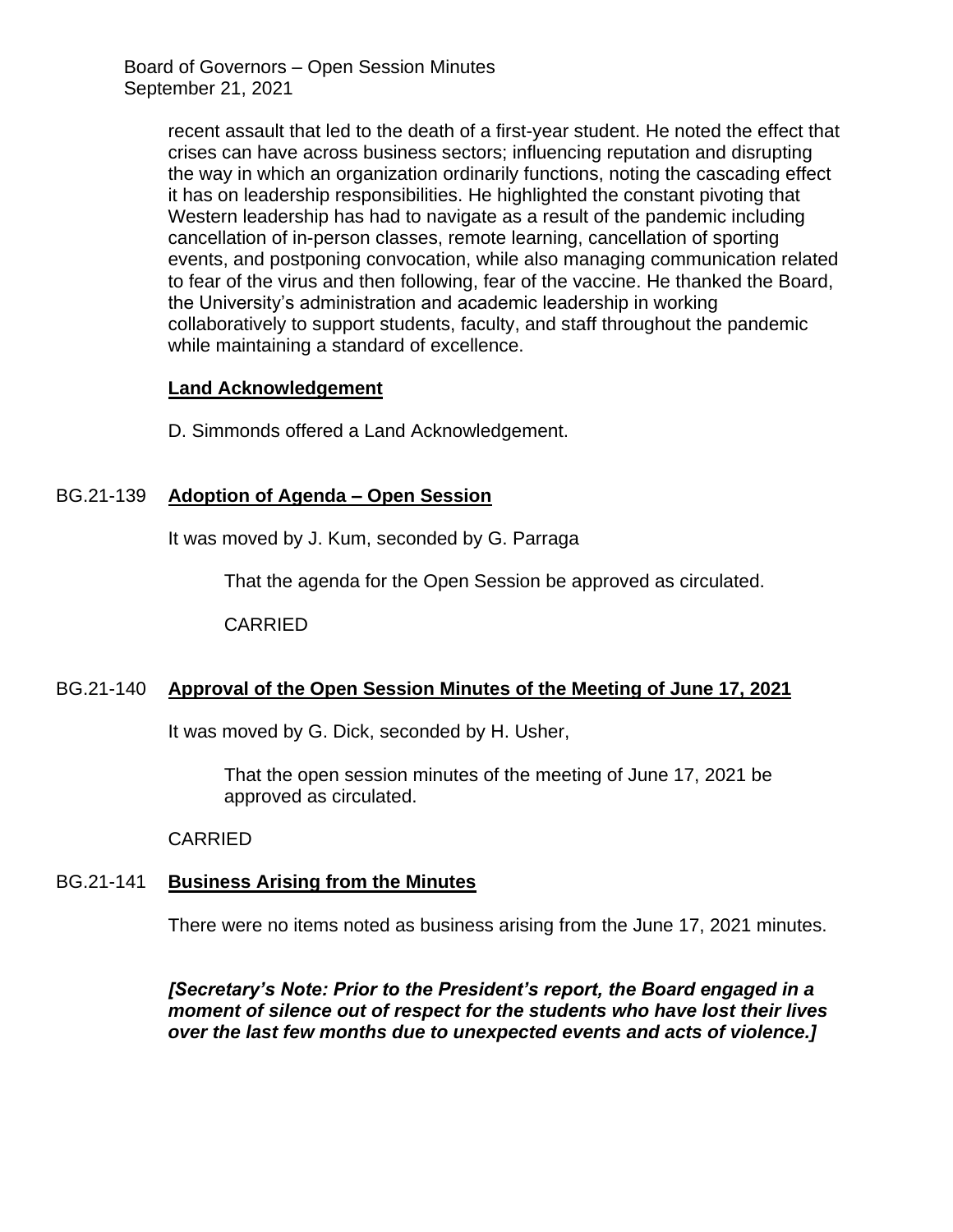# BG.21-142 **REPORT OF THE PRESIDENT**

In addition to the written report of the President that was distributed with the agenda, the President commented on the following:

- The President acknowledged the loss of three Western students over the last few months
- The President discussed the recent crises involving Western students including street parties, sexual violence and assaults that have contributed to a somber start to the academic year and return to in-campus learning
- 80% of student learning is being held in-person on campus this fall with the remaining 20% online
- The gender-based sexual violence preventation training is commencing this week
- The President attended the walk-out last Friday and reaffirmed Western's commitment to eliminating sexual violence on campus
- Safety ambassadors have been implemented in residence halls along with additional constables patrolling campus to increase campus safety
- The University is doing well in mitigating risks associated with COVID-19 with only a small number of isolated positive cases identified on campus
- Homecoming festivities are primarily virtual this year due to the pandemic
- The University will be releasing a statement regarding safety at street parties in anticipation of the upcoming homecoming weekend.
- The University continues to have record numbers of applicants both domestically at the graduate and undergraduate level and internationally at the graduate level. Challenges continue to exist for international students in travelling and acquiring student visas due to the pandemic
- The President welcomed new leadership including new Deans, Dr. Michael Kim in the Faculty of Music and Dr. Nicholas Harney in the Faculty of Social Science, and the new Associate Vice-President Equity, Diversity and Inclusion, Opiyo Oloya
- The University announced recently that convocation will be virtual due in part to the challenges in confirming vaccination status for such a high volume of guests
- The University is looking forward to proactively moving forward with initiatives outlined within the strategic plan

The President concluded his report by acknowledging the impact that the pandemic has had on the University and individually but commended the strength of the institution and the people who support its success.

During the discussion the following was noted:

 There have been three cases of COVID-19 that were identified within individual classrooms. The classrooms were notified and students were encouraged to seek testing through campus support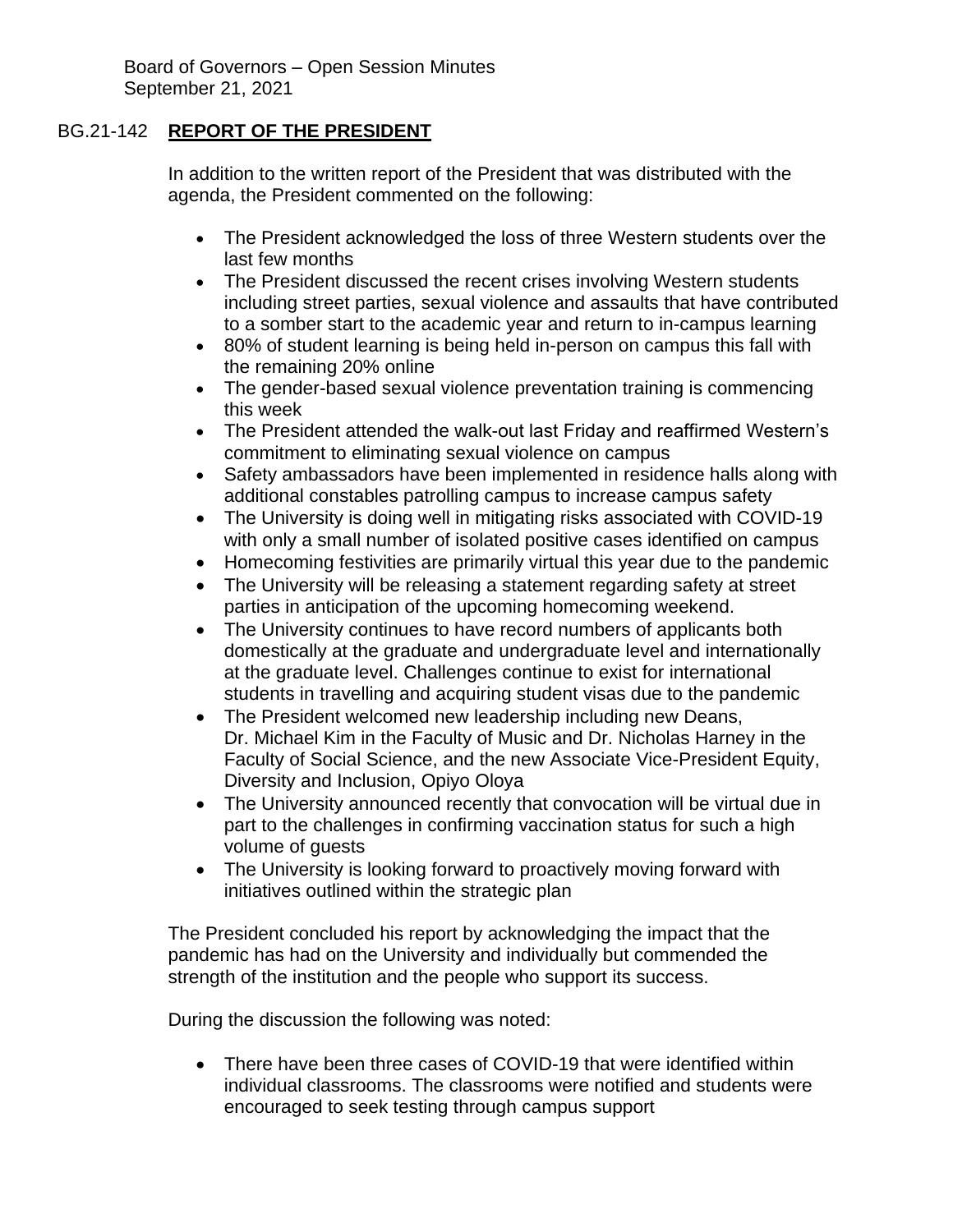- It was suggested that proactive training regarding student conduct including sexual violence training should be included for off-campus students including fraternities
- The student code of conduct was amended previously to include offences that occur off-campus which would include sexual violence
- The search for the Provost is still underway
- Concern regarding safety and the risks associated with a potential FOCO street party on Broughdale this weekend

# **AGENDA**

# **ITEMS REFERRED BY THE AUDIT COMMITTEE**

# BG.21-143 **Audited Financial Statements for the Year Ended April 30, 2021**

S. Bennett, Chair of the Audit Committee presented the audited financial statements for the year ended April 30, 2021. It was noted that Board members received the complete audited financial statements via courier the week prior. She highlighted the strength of the University's financial position noted in the financial statements.

During the discussion the following was noted:

- Western's Auditor was also the auditor for Laurentian University, which filed for creditor protection in February 2021
- Leadership has discussed the situation at Laurentian extensively with its Auditor, particularly during the preparation of the financial statements
- Western is in a very strong financial position
- It was suggested that L. Logan provide an overview of financial indicators related to financial health for the post-secondary sector at a future board meeting

It was moved by G. Dick, seconded by G. Parraga,

That the Board of Governors approve the draft audited combined financial statements for the University for the fiscal year ended April 30, 2021 (Section 1 of the Audited Financial Statements) And,

That the Board of Governors approve the draft special purpose audited financial statements for the University for the fiscal year ended April 30, 2021 (Section 2 of the Audited Financial Statements) for compliance with US reporting requirements.

# CARRIED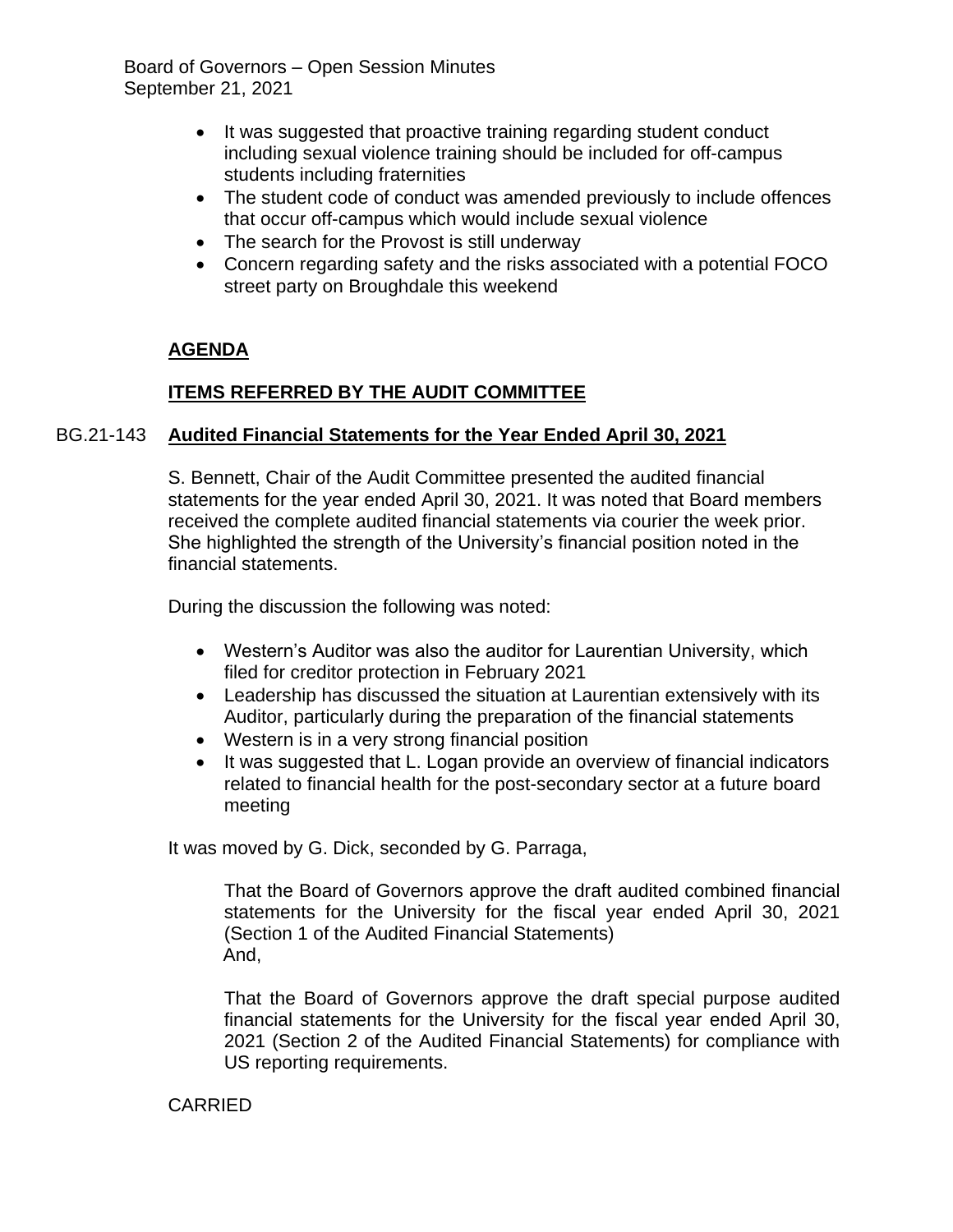### **ITEMS REFERRED BY THE GOVERNANCE AND BY-LAWS COMMITTEE**

### BG.21-144 **Revisions to Special Resolution No. 1–A – Terms of Reference of the Governance and By-Laws Committee**

S. Shortreed, Chair of the Governance and By-Laws Committee presented the Revisions to Special Resolution No. 1–A – Terms of Reference of the Governance and By-Laws Committee for approval.

It was moved by D. Simmonds, seconded by K. Gibbons,

That the Board of Governors approve that Special Resolution No.1-A – Terms of Reference of the Governance and By-Laws Committee be revised as shown.

### CARRIED

# BG.21-145 **Revisions to Special Resolution No. 1-C – Terms of Reference of the Fund Raising and Donor Relations Committee**

S. Shortreed, Chair of the Governance and By-Laws Committee presented the Revisions to Special Resolution No. 1-C – Terms of Reference of the Fund Raising and Donor Relations Committee for approval.

It was moved by D. Simmonds, seconded by K. Gibbons,

That the Board of Governors approve that Special Resolution No.1-C – Terms of Reference of the Fund Raising and Donor Relations Committee be revised as shown.

# CARRIED

# BG.21-146 **Revisions to Special Resolution No. 1–L – Terms of Reference of the Audit Committee**

S. Shortreed, Chair of the Governance and By-Laws Committee presented the Revisions to Special Resolution No. 1–L – Terms of Reference of the Audit Committee for approval.

It was moved by D. Simmonds, seconded by K. Gibbons,

That the Board of Governors approve that Special Resolution No.1-L – Terms of Reference of the Audit Committee be revised as shown.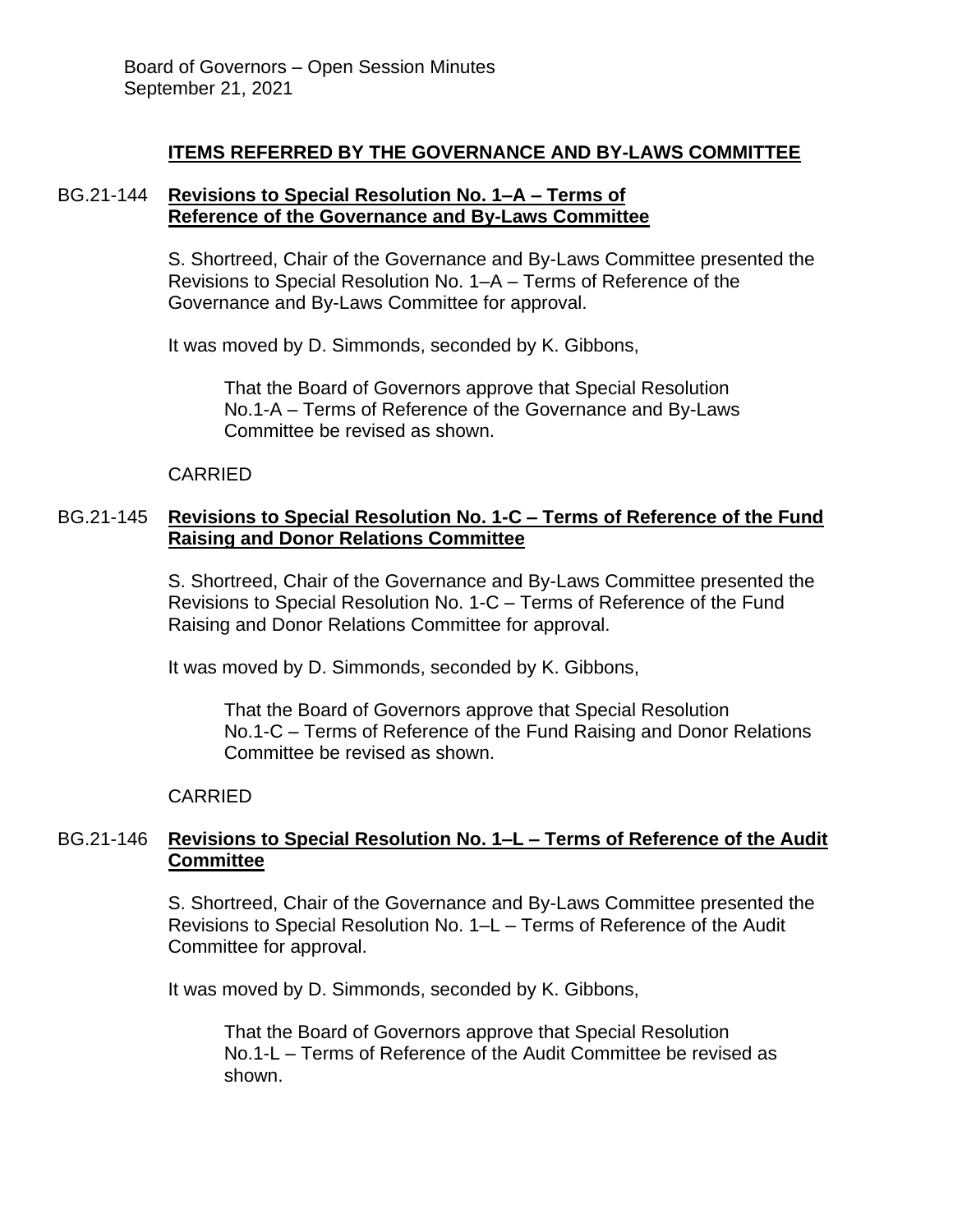CARRIED

# BG.21-147 **Revisions to Special Resolution No. 1-B – Terms of Reference of the Property and Finance Committee**

S. Shortreed, Chair of the Governance and By-Laws Committee presented the Revisions to Special Resolution No. 1-B – Terms of Reference of the Property and Finance Committee for approval.

It was moved by D. Simmonds, seconded by K. Gibbons,

That the Board of Governors approve that Special Resolution No.1-B – Terms of Reference of the Property and Finance Committee be revised as shown.

# CARRIED

# BG.21-148 **Revisions to Special Resolution No. 1-M - Terms of Reference of the Senior Policy and Operations Committee**

S. Shortreed, Chair of the Governance and By-Laws Committee presented the Revisions to Special Resolution No. 1-M - Terms of Reference of the Senior Policy and Operations Committee for approval.

It was moved by D. Simmonds, seconded by K. Gibbons,

That the Board of Governors approve that Special Resolution No.1-M – Terms of Reference of the Senior Policy and Operations Committee be revised as shown.

CARRIED

# BG.21-149 **Revisions to Special Resolution No. 9 – Election Procedures**

S. Shortreed, Chair of the Governance and By-Laws Committee presented the Revisions to Special Resolution No. 9 – Election Procedures for approval. It was noted during the discussion that consideration would be taken on a case by case basis regarding loss of employment outlined within the procedures acknowledging differences between being temporarily laid off or right to recall versus choosing to terminate employment or being terminated. It was determined that the Governance and By-Laws Committee would review the policy to determine whether greater specificity related to employment status was warranted.

It was moved by D. Simmonds, seconded by K. Gibbons,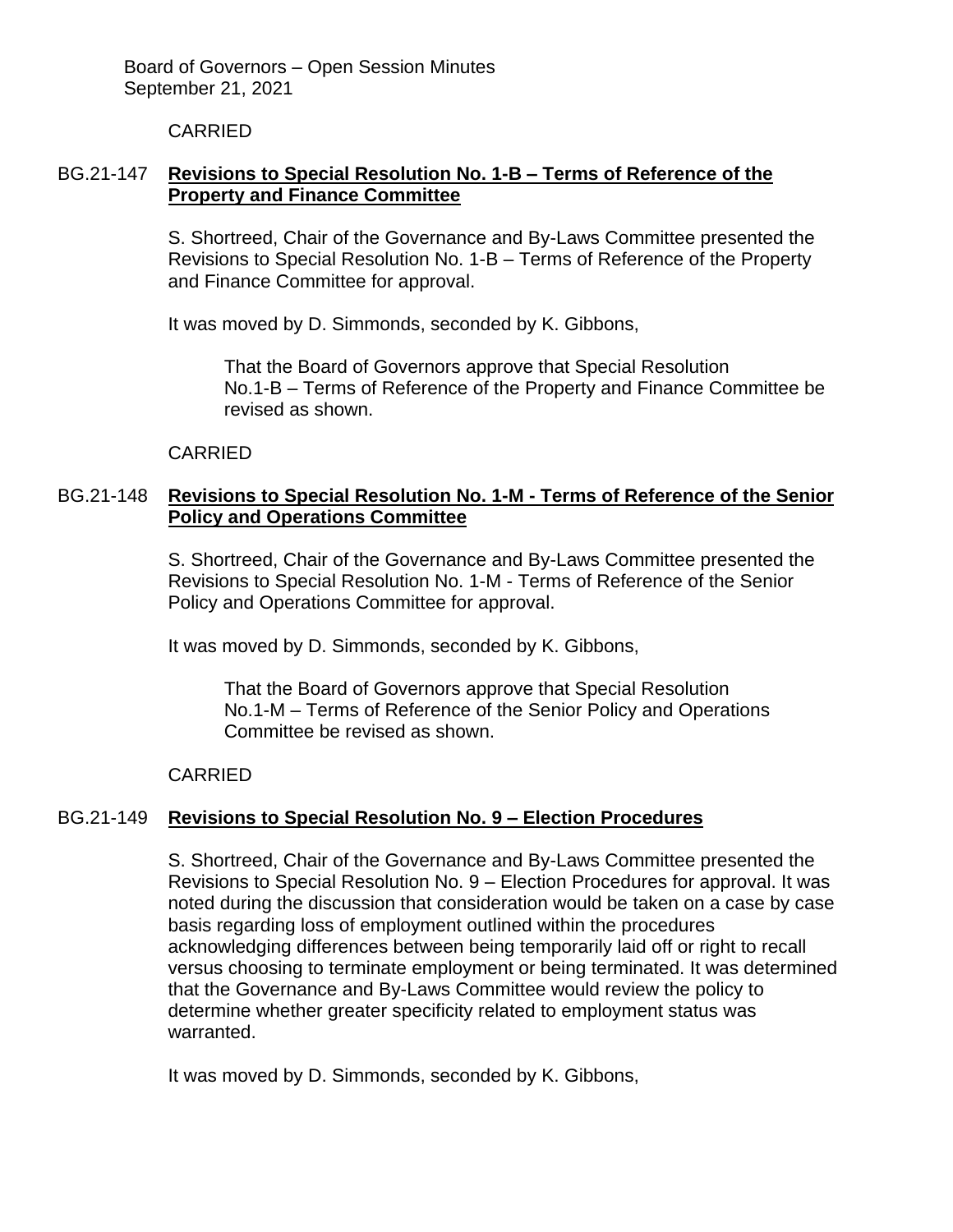> That the Board of Governors approve that Special Resolution No.9 – Election Procedures be revised as shown.

# CARRIED

# BG.21-150 **Revisions to MAPP Policy 1.51, Policy on Establishing University Policies & Procedures**

S. Shortreed, Chair of the Governance and By-Laws Committee presented the Revisions to MAPP Policy 1.51, Policy on Establishing University Policies & Procedures for approval.

It was moved by D. Simmonds, seconded by K. Gibbons,

That the Board of Governors approve that MAPP Policy 1.51, Policy on Establishing University Policies & Procedures be revised as shown.

CARRIED

# BG.21-151 **Amendment of the Board By-Law No. 1**

S. Shortreed, Chair of the Governance and By-Laws Committee presented the Amendment of the Board By-Law No. 1 for approval.

A question was posed to discuss how Board members would bring items forward to the Board under clause 26(a). It was noted that a Board member could submit items for discussion or approval to the Chair and the Secretary of the Board. S. Shortreed stated that the question could be brought back for discussion at a future Governance and By-Laws committee meeting.

It was moved by D. Simmonds, seconded by K. Gibbons,

That the Board of Governors approve that the Board By-Law No.1 be revised as shown.

CARRIED

# BG.21-152 **UNANIMOUS CONSENT AGENDA**

It was moved by A. Chant, seconded by S. Shortreed,

That the items listed in the Unanimous Consent Agenda be approved or received for information.

CARRIED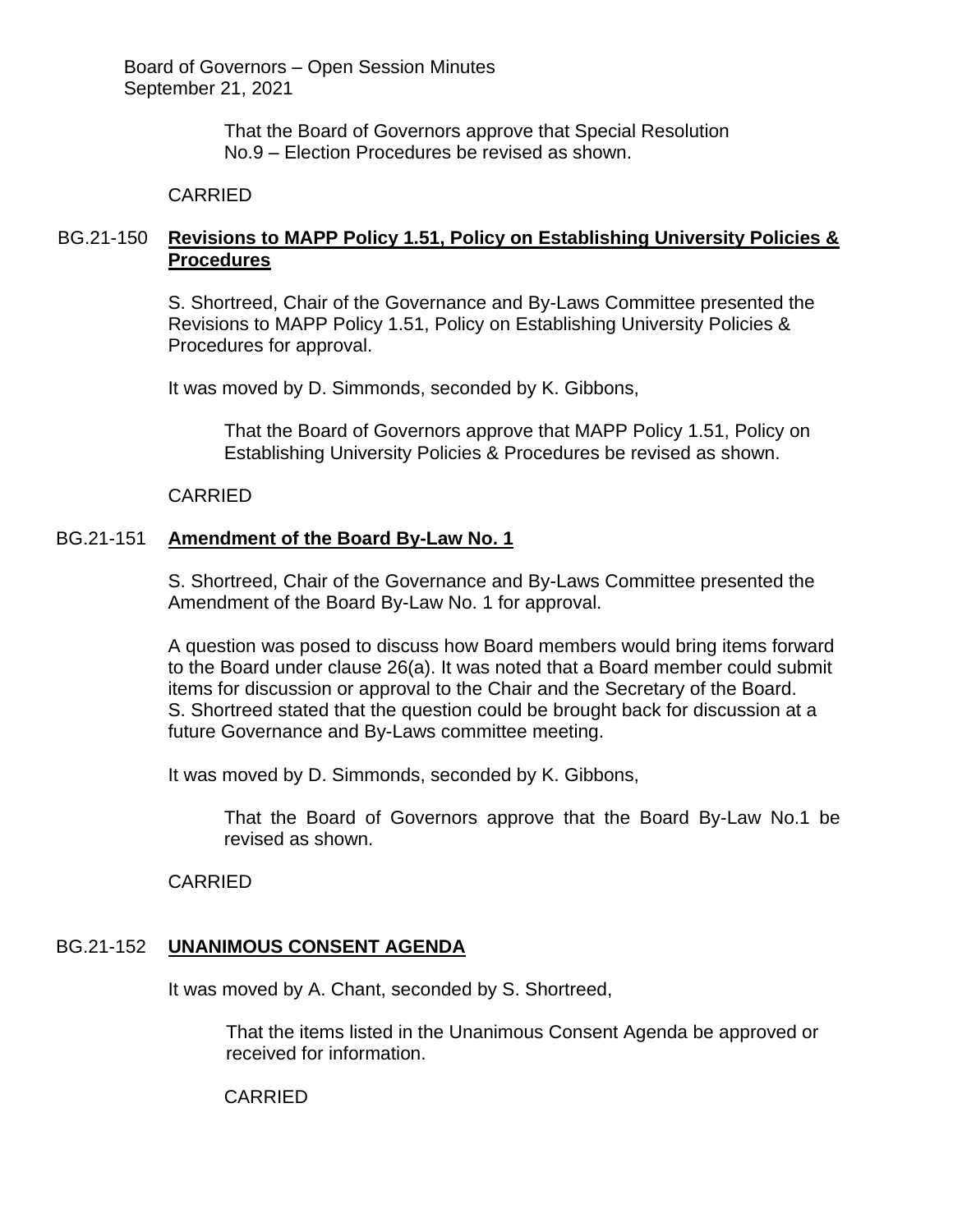# **ITEMS FROM THE PROPERTY AND FINANCE COMMITTEE**

### BG.21-153 **New Scholarships, Awards, and Prizes**

The new scholarships, awards, and prizes approved by the Property and Finance Committee, on behalf of the Board of Governors, were provided for information in Item 5.1(a).

### BG.21-154 **Heart and Stroke/Barnett-Ivey Chair**

The Heart and Stroke/Barnett-Ivey Chair that was approved by the Property and Finance Committee on behalf of the Board of Governors was provided for information in Item 5.1(b).

# **ITEMS FROM THE AUDIT COMMITTEE**

### BG.21-155 **Equity and Human Rights Annual Report**

The Equity and Human Rights Annual Report was provided for information in Item 5.2(a).

# BG.21-156 **Western Retirement Plans Report to the Audit Committee**

The Western Retirement Plans Report to the Audit Committee was provided for information in Item 5.2(b).

# **ITEMS FROM THE SENIOR POLICY AND OPERATIONS COMMITTEE**

#### BG.21-157 **Senior Appointments**

Senior appointments that were approved by the Senior Policy and Operations Committee on behalf of the Board were reported to the Board for information in Item 5.3(a).

### BG.21-158 **Board Committee Membership**

Vacancies filled by the Senior Policy & Operations Committee on behalf of the Board were reported for information in Item 5.3(b).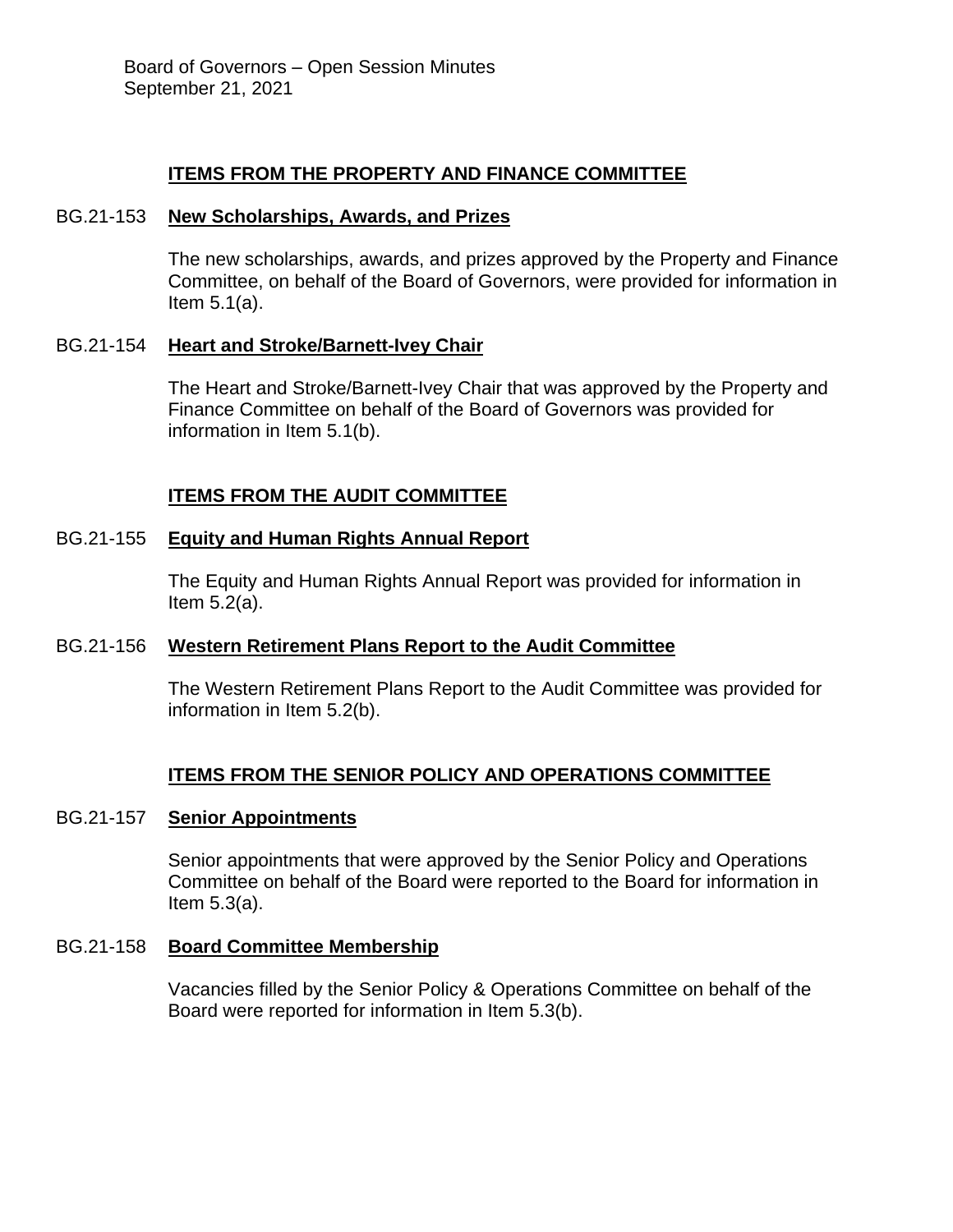# **ITEMS FROM THE FUND RAISING AND DONOR RELATIONS COMMITTEE**

### BG.21-159 **Quarterly Fundraising Report to April 30, 2021**

The Quarterly Fundraising Report to April 30, 2021 was provided for information Item 5.5(a).

### BG.21-160 **Quarterly Fundraising Report to July 31, 2021**

The Quarterly Fundraising Report to July 31, 2021 was reported for information in Item 5.5(b).

# **ITEMS FROM THE MCINTOSH GALLERY COMMITTEE**

# BG.21-161 **Announcement of a Chair and Vice-Chair of the McIntosh Gallery Committee**

The announcement of a Chair and Vice-Chair of the McIntosh Gallery Committee was provided for information in Item 5.6(a).

# **ITEM REFERRED BY SENATE**

# BG.21-162 **Academic Administrative Appointments (September)**

The academic administrative appointments for September 2021 were provided for information in Item 5.7(a).

# BG.21-163 **ITEMS REMOVED FROM CONSENT AGENDA**

No items were removed from Consent.

# BG.21-164 **QUESTIONS FROM MEMBERS**

#### BG.21-164.1 Financial Impact of Pandemic on Staff

A question was raised regarding whether financial support was provided to staff who may have been laid off due to the pandemic noting the decrease in salaries listed within the financial statements. L. Logan reported that salaries to staff had actually increased, and the reason the amount appears lower than from the prior year is due to the retirement program payments in that year. She reported that staff were redeployed to other areas during the pandemic in order to continue their employment where possible.